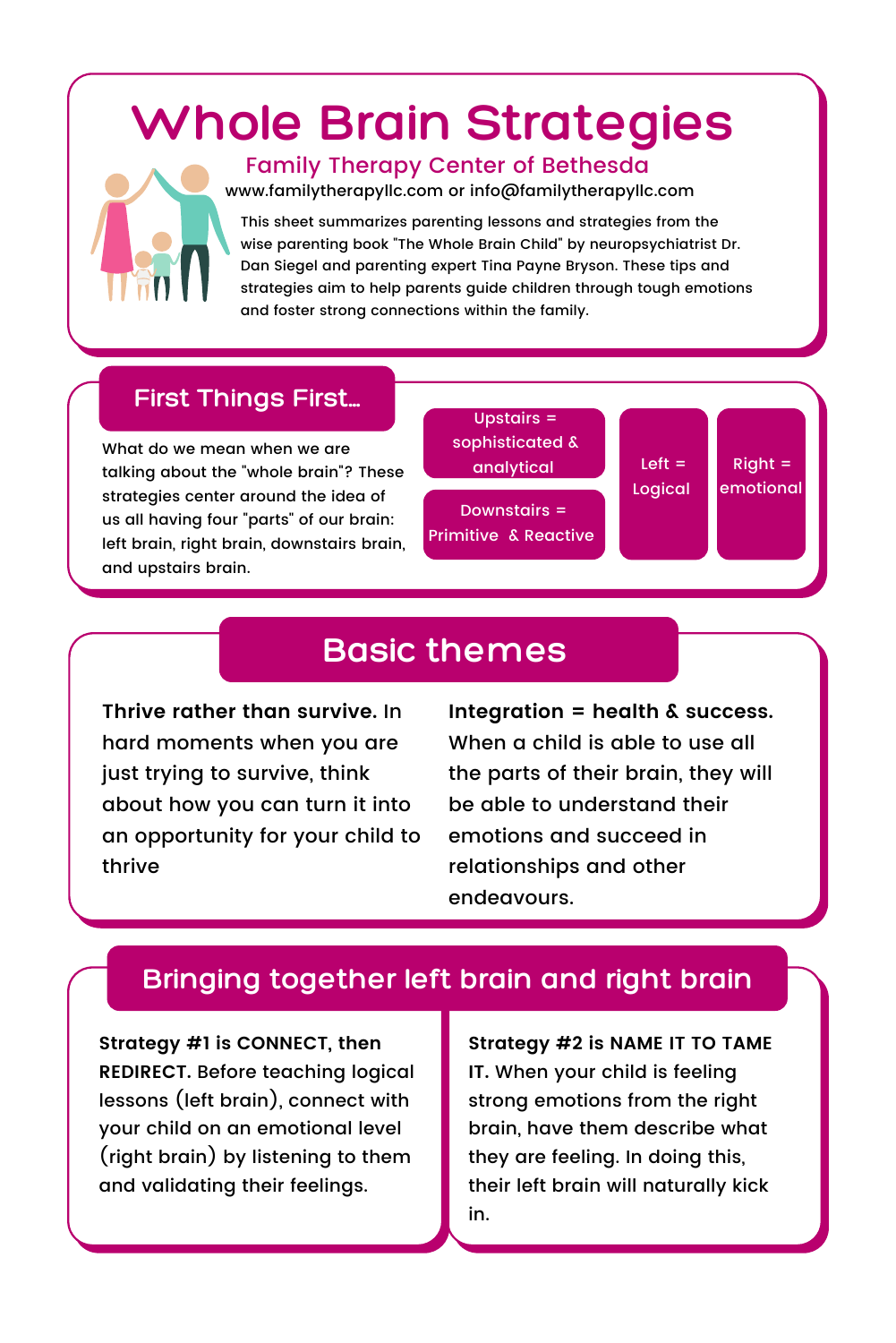### **Connecting upstairs + downstairs brain**

An important thing to remember with these strategies is that the upstairs brain is still developing or "under construction" until your child is in their 20s. Make sure to be **patient with them.**

**Strategy #3 is to ENGAGE, don't ENRAGE.** In stressful situations where you feel like your child is using their downstairs brain, try to engage the upstairs brain by asking questions and using logic. Don't enrage the downstairs brain by not providing good reason.

**Strategy #4 is USE IT OR LOSE IT.** Take every opportunity you get to allow your child to exercise their upstairs brain! Ask them thought provoking questions, and allow them to solve problems for themselves when they are able.

**Strategy #5 is MOVE IT OR LOSE IT.** If your child is stuck in their downstairs brain, it may be helpful to encourage them to let off some steam by moving their bodies. This will help them naturally find their way back to that analytical upstairs brain.

# **Integrating all the parts of the self**

Sometimes it is easy for kids to get caught up in one part of what is going on or what they are feeling. As a parent, it is helpful to encourage them to bring their awareness back to all parts of themselves.

**Strategy #6 is to LET THE CLOUDS OF EMOTION ROLL BY.** It is easy for kids to get caught up in big emotions and feel like it will last forever. Make sure to remind them **that this too shall pass.**

**Strategy #7 is to help you child SIFT.** SIFT stands for sensations, images, feelings, and thoughts. It is your job to help them understand all these things going on inside them before they can change their behavior.

**Strategy #8 is to EXERCISE MINDSIGHT.** Mindsight is how we focus our attention inwards to what is going on within ouselves. It allows us to see what is going on more clearly.